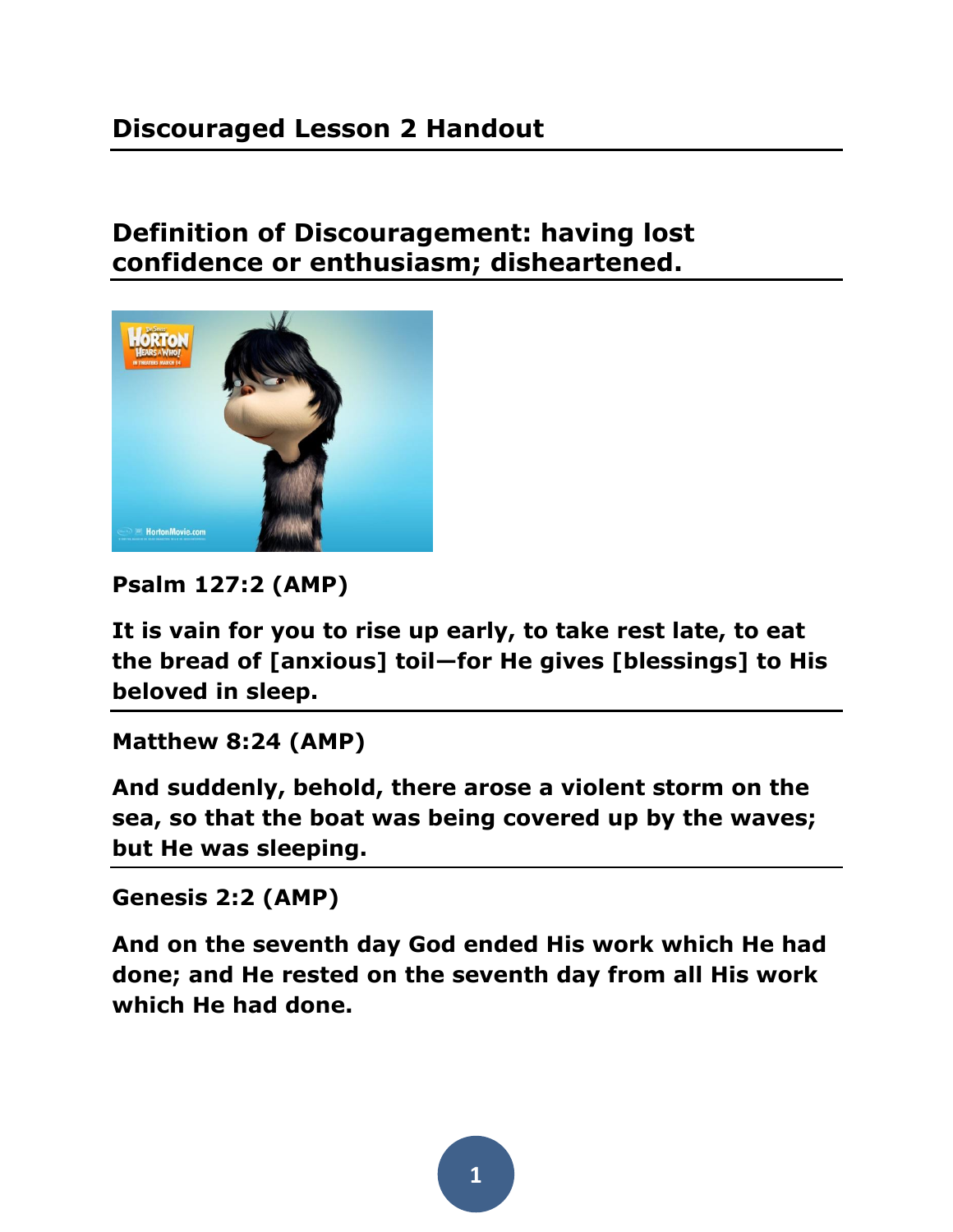**John 10:10, "The thief comes only to steal and kill and destroy; I came that they may have life, and have it abundantly"**

### **1 Timothy 5:23 (AMP)**

**Drink water no longer exclusively, but use a little wine for the sake of your stomach and your frequent illnesses.** 

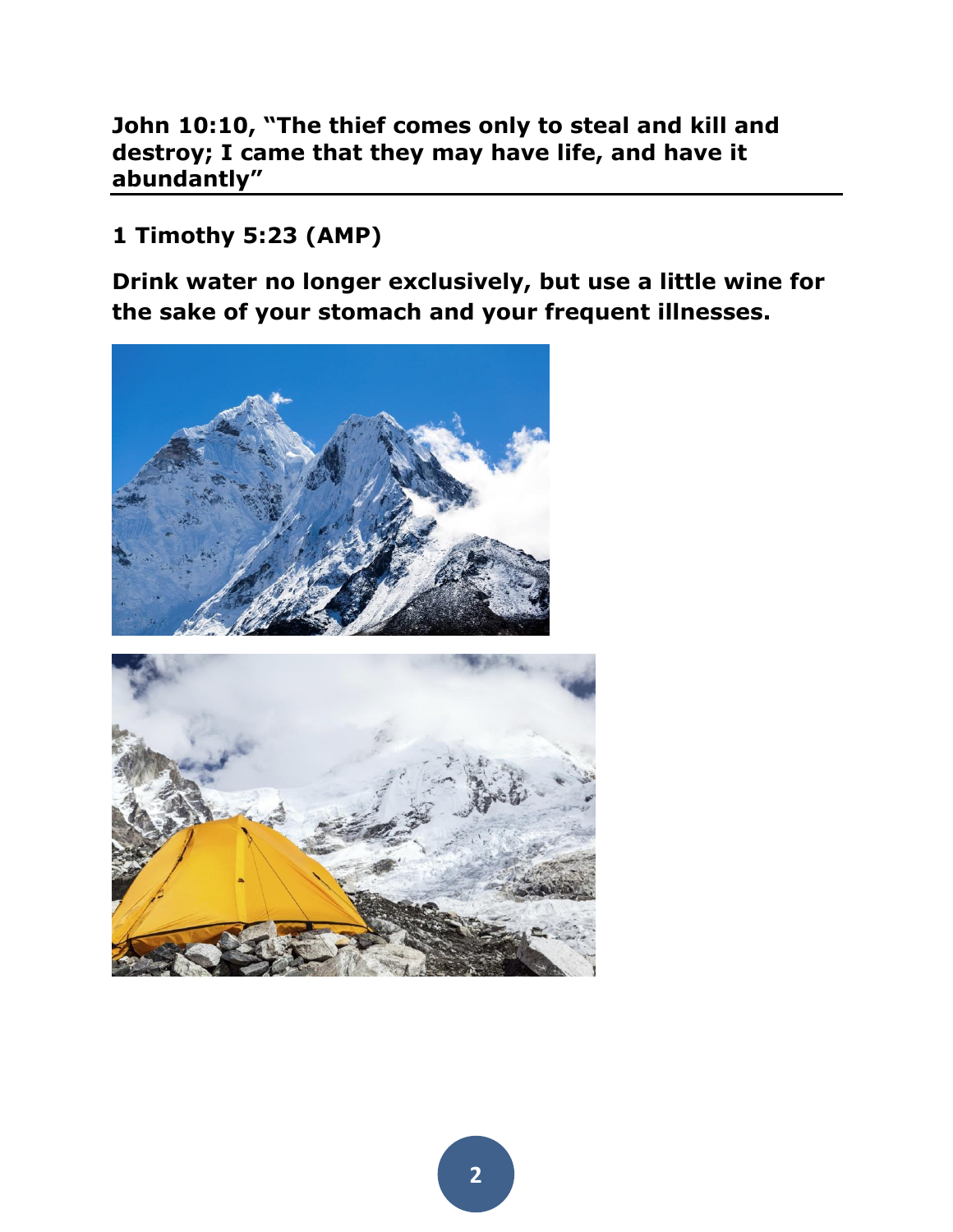#### **[May 20](https://www.facebook.com/npanahi77/posts/10152430217035767) near [Boise, ID](https://www.facebook.com/pages/Boise-Idaho/104084489628657?ref=stream)**

*I have to be completely honest with you all and ask for your payers and your help. For the first time in two years, I feel so very tired and not sure of the next steps. I cannot* 

*stop the tears from falling. I feel like a wounded soldier who needs time to rest. I need you all to carry me and my* 

*family in prayer and to continue to voice your concern.*

*Today I feel there is no breath left in me. Praying and* 

*worshiping through it, but I have to admit today is so very*

*difficult. Each minute feels like an hour. Praising Him* 

*through my tears. Need you all to hold my hands up like* 

*Moses in battle. Feeling so very weak.* 

**May 24 -Sarah Became Pregnant and bore a son to Abraham in his old age, at THE VERY TIME GOD HAD PROMISED HIM (Genesis 21:2).**

**Today during my devotional I was reminded that sometimes it takes greater faith to wait on the Lord than to go. I have renewed hope and faith to wait on the Lord and see Him deliver in His timing according to His plan.**

**Micah 7:7-8: "But as for me, I will watch expectantly for the Lord; I will wait for the God of my salvation. My God will hear me. Do not rejoice over me, O my enemy. Though**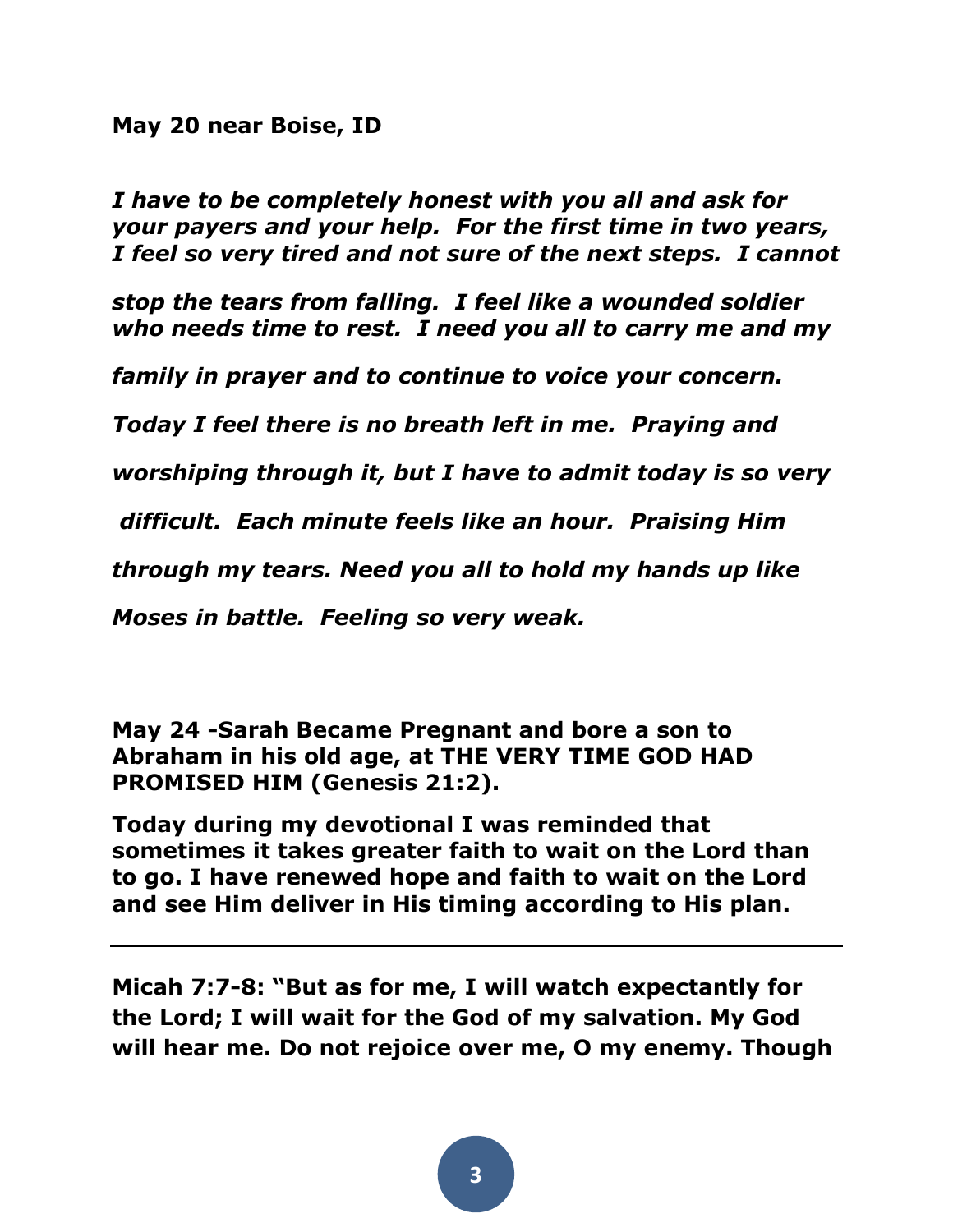**I fall I will rise; though I dwell in darkness, the Lord is a light for me."**

**Micah 7:9 says this: "Until He pleads my case and executes justice for me. He will bring me out to the light, and I will see His righteousness."**

**My thoughts, hopes, dreams, life lessons, and God moments.**

# **[Encountering God](http://cheyannelaizure.wordpress.com/2014/08/15/encountering-god/) – by Cheyanne Laizure**

**Today as I sat in the presence of God I finally realized that the statement that I had been told over and over again "Your encounters with God are directly related to how much time you are spending with Him." was actually true. Going through a few months of storms, mistakes, and changes honestly I felt so alone and far from God. To be honest I felt the farthest from God I have ever felt. I was doubting my faith and what I believed in, and I was doubting the fact that God would show up again in my life. I never really thought that if I just read or prayed or listened to a sermon while I got ready in the morning it would help my relationship with God, but to my surprise I was very wrong. These last few weeks that I have spent in prayer, in the word, and filling my mind with sermons any chance I got I finally saw that it was true "Come close to God, and God will come close to you." James 4:8. Now I know that Christianity isn't based off of feelings but I guarantee when you feel like God is nowhere near you and you decide to draw near to him again He will reciprocate. God wants have a close relationship with each of us, He created each of us for that purpose, but He wants you to want Him he wants you to draw near on your own. God is like your best friend, think of your best friend right now and picture yourself not hanging out with them**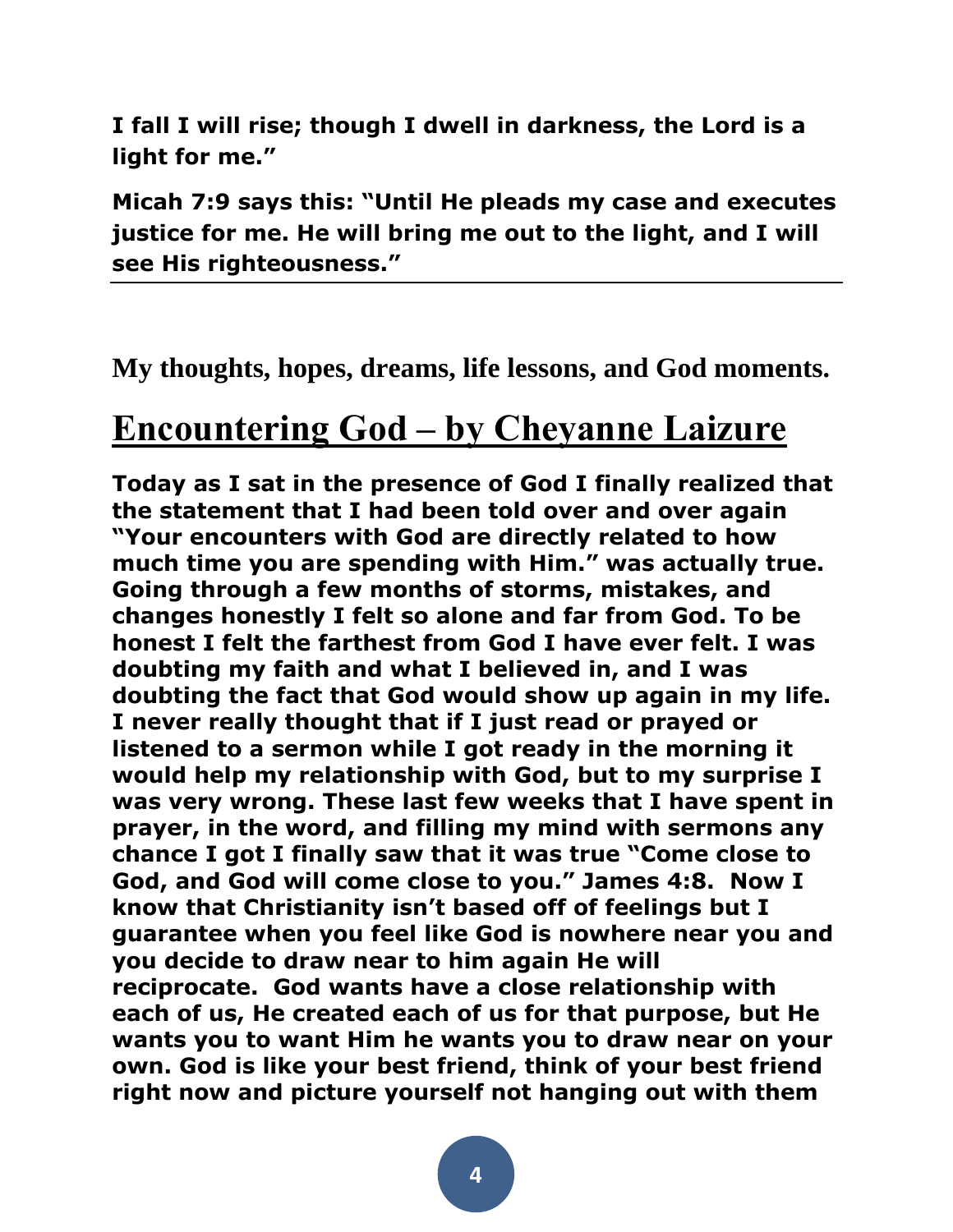**for months, not getting to know them better, and not sharing your happiness and your heartaches with them. That relationship is going to go downhill fast because to have a strong relationship with anyone you must spend time with them. Our relationship with Christ is exactly the same if you want it to be strong then you need to spend time with Him just like you would with your best friend. So now I encourage you in whatever you are going through to draw near to him because once you do, you will be very surprised at the encounter you will have with the maker of your soul. My challenge for you is to get up for a month straight each morning and spend some time with God it may be 10 minutes or it may be an hour. Pray, meditate on God's Word, read a devotion, whatever it may be just spend some time in the presence of God. When you drive to work, school, the mall, or even the gym listen to a sermon. There are plenty of great pastors and great apps that you can download so that you can stream sermons through your phone. I hope that after this month of being in the presence of God your heart will be new and your relationship with God will be stronger than it's ever been.**

**Psalm 145:18 (AMP)** 

**The Lord is near to all who call upon Him, to all who call upon Him sincerely** *and* **in truth.** 

```
Zechariah 1:3 (NASB95)
```
**"Therefore say to them, 'Thus says the LORD of hosts,**  "Return to Me," declares the Lorp of hosts, "that I may **return to you," says the LORD of hosts.**

**Malachi 3:7 (NASB95)** 

**"From the days of your fathers you have turned aside from My statutes and have not kept** *them.* **Return to Me, and I**